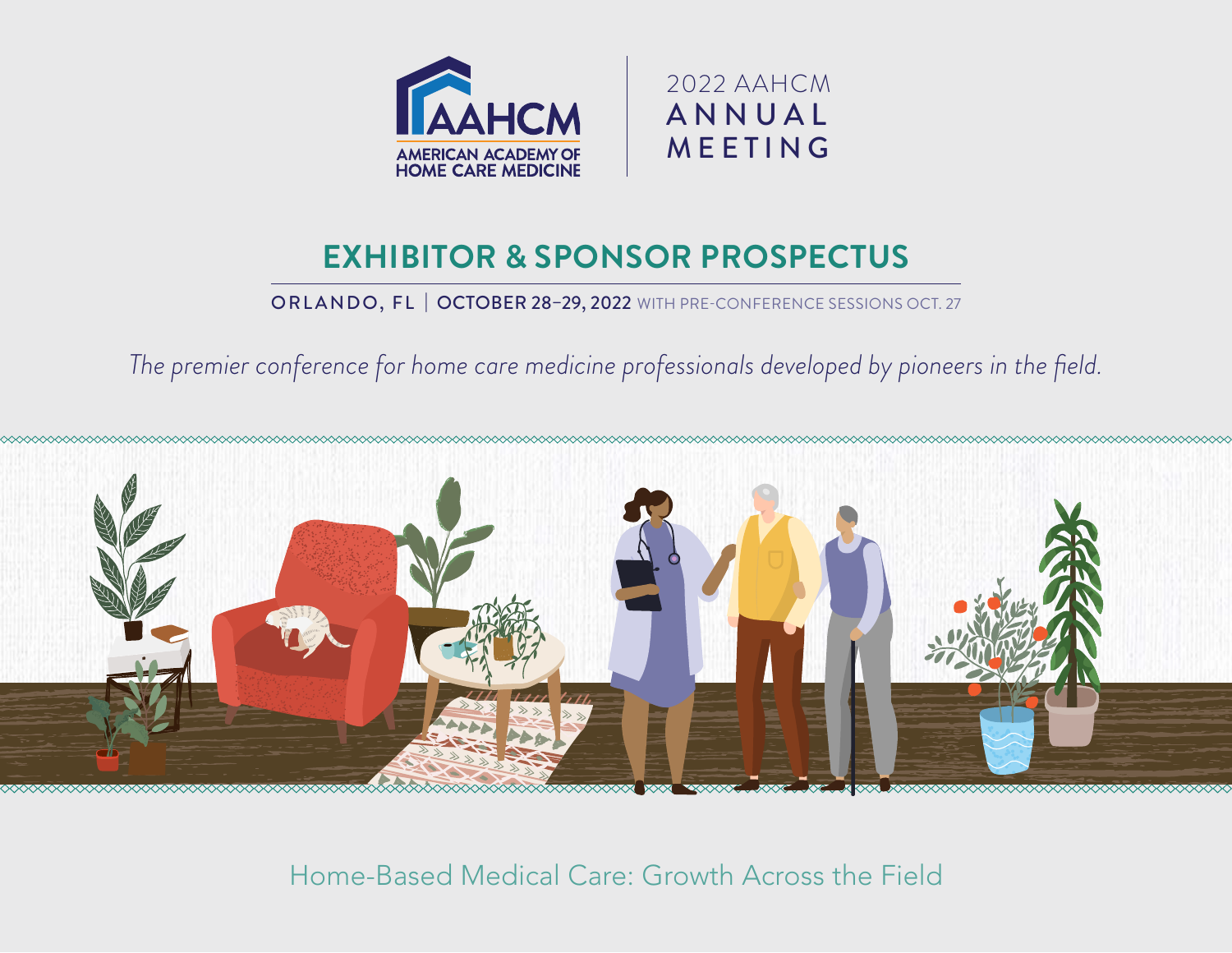### AAHCM CONNECTS YOU WITH THE RIGHT AUDIENCE FOR YOUR PRODUCTS AND SERVICES

The American Academy of Home Care Medicine (AAHCM) serves more than 1,000 physicians, nurses, social workers, and related professionals and agencies across the country committed to improving the care of patients in the home. AAHCM operates on the vision of providing high-quality care in the home with dignity to all those in need and works tirelessly to make this goal a reality.

We are proud to present the sixth independent AAHCM Annual Meeting, held in Orlando, FL, October 28–29, 2022, with pre-conference sessions October 27. More than 400 interdisciplinary home-centered-care leaders are expected to attend, providing you an unmatched opportunity to demonstrate how your products and services will help them better care for their patients. Our event will be even bigger and more immersive than ever, with ample opportunities for attendee engagement and networking.

## MEETING LOCATION

Embassy Suites by Hilton Orlando Lake Buena Vista South

4955 Kyngs Heath Road

Kissimmee, FL 34746

MEMBERSHIP

AAHCM has nearly 1,000 members, spanning the range of the interdisciplinary home care medicine team.



### AAHCM ATTRACTS LEADING ORGANIZATIONS

- Capital Caring
- Centene/USMM
- Johns Hopkins Medicine
- Medstar Health
- Mt. Sinai (NYC)
- Village MD
- Department of Veterans Affairs

Prospero Health

Cleveland Clinic

*Don't miss out on this opportunity — present your products and services to these*  influential organizations.

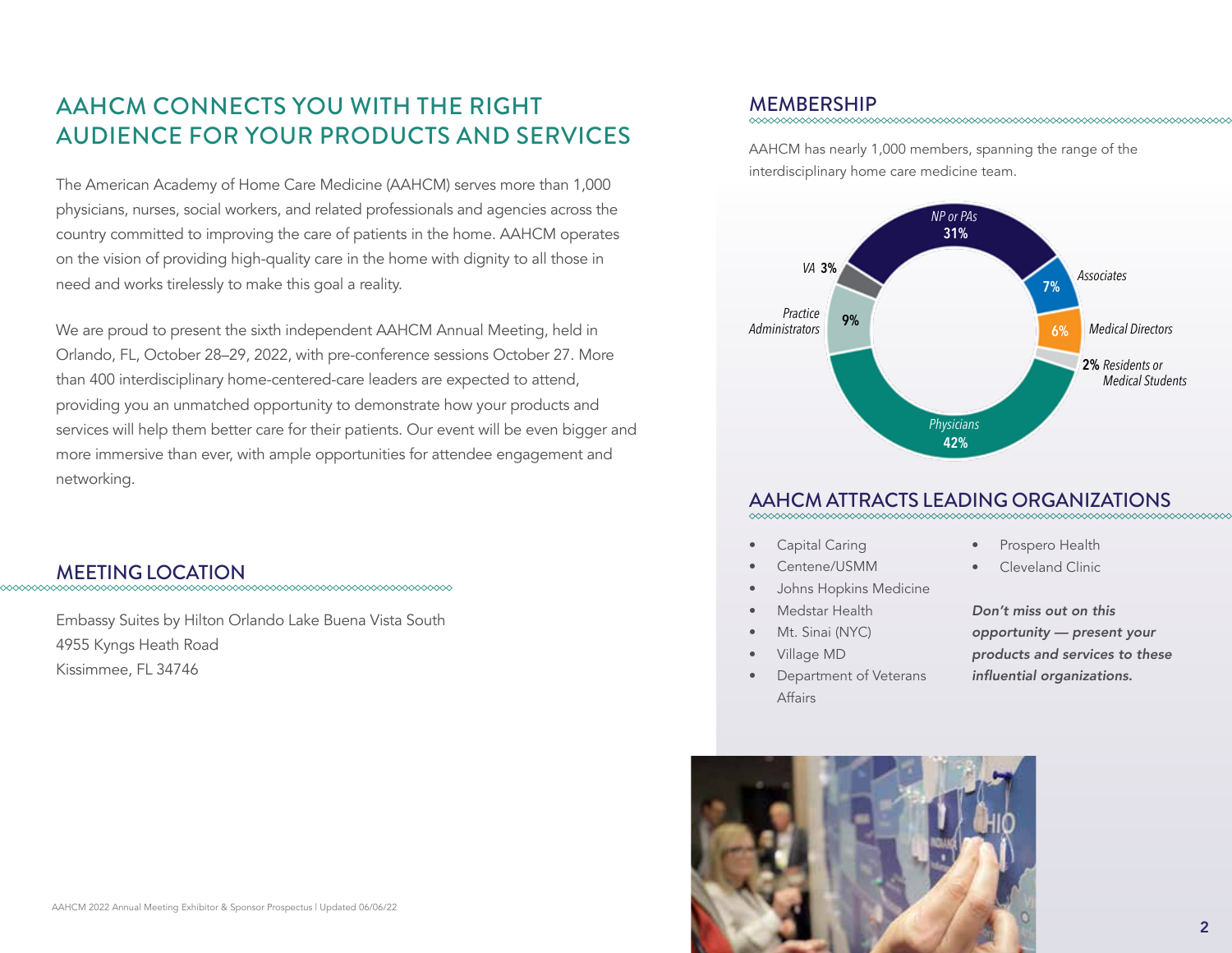### BECOME AN AAHCM SPONSOR

Maximize your visibility, increase traffic to your booth, and target specific audiences by taking advantage of sponsorship and advertising opportunities. Show your commitment to the practice of medicine in the home! Becoming a sponsor will benefit your organization in so many ways!



### Diamond Level **\$25,000** *(EXCLUSIVE)*

#### This sponsorship offers maximum exposure and involvement with AAHCM. Offered on a first come, first served basis.

- Executive partnership on Industry Relations Council (IRC) (\$5,000 value)
- Recognition as the official host of the Keynote Speaker, including a two-minute introduction (Note: This benefit is available if the keynote session is not eligible for continuing education credits.)
- One-hour live session to attendees
- Demonstrate your products, invite an industry speaker, or get live feedback from attendees on opening day, time to be determined. Topic and content are subject to AAHCM approval. Sponsor sessions are not eligible for continuing education credits.
- First choice of exhibit location
- Two  $(2)$  exhibit spaces  $(10 \times 10)$
- Four (4) complimentary Annual Meeting registrations, including access to all sessions and networking events
- Two (2) complimentary exhibitor registrations, with access to networking events
- Company logo with link and 100-word description on Annual Meeting sponsors webpage
- Premier logo placement on event signage in lobby
- Pre- and post-attendee contact list (PDF: name, credentials, title, and company)
- Opportunity to send two (2) emails to attendees, one (1) before the event and one (1) following the event

Email content is subject to AAHCM approval. Email dates must be reserved no less than two (2) weeks prior to the send date. Email content must be provided no less than one (1) week prior to the send date.

- *•* Insertion of one (1) sustainable swag promotional item in attendee registration bag
- Meet-and-greet with AAHCM board members before President's Reception
- Opportunity to host a drawing for giveaways
- *Diamond Sponsor* noted in meeting materials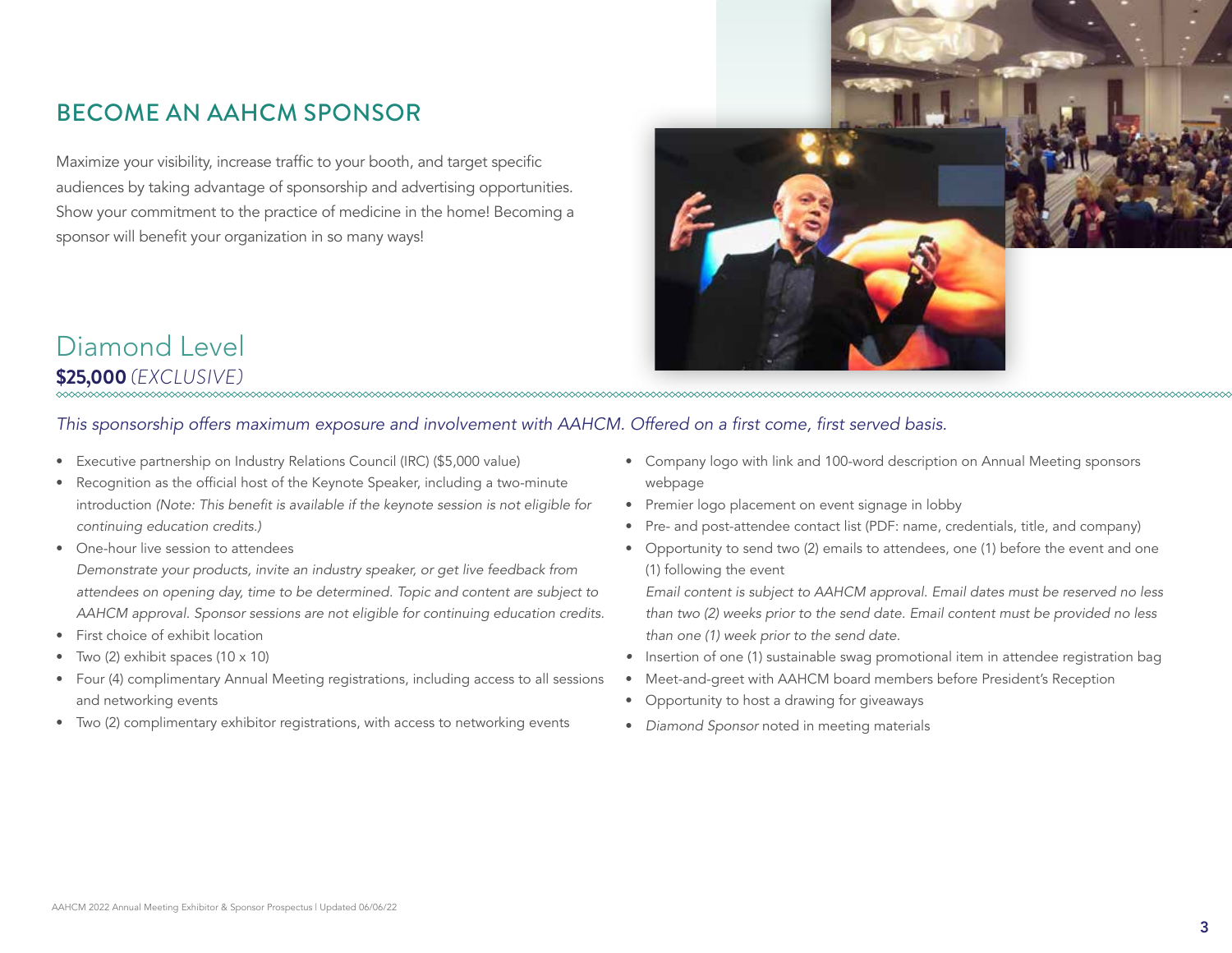### Platinum Level **\$15,000** *(TWO [2] OPPORTUNITIES AVAILABLE)*

- Recognition as the Lunch Sponsor (One on Friday, One on Saturday)
- 30-minute pre-conference live session to attendees Demonstrate your products, invite an industry speaker, or get feedback from attendees during our pre-conference Thursday, Oct. 27, time to be determined. Topic and content are subject to AAHCM approval. Sponsored sessions are not eligible for continuing education credits.
- One (1) exhibit space (10 x 10)
- Three (3) complimentary Annual Meeting registrations, including access to all sessions and networking events
- Two (2) complimentary exhibitor registrations, including access to networking events
- Company logo with link and 75-word description on Annual Meeting sponsors webpage
- Name and logo on event signage in lobby
- Pre- and post-attendee contact list
- Opportunity to send two (2) emails to attendees, one (1) before the event and one (1) following the event — *Email*  content is subject to AAHCM approval and dates must be reserved no less than two (2) weeks prior to the send date. Email content must be provided no less than one (1) week *prior to the send date.*
- Insertion of one (1) sustainable swag promotional item in attendee registration bag.
- Opportunity to host a drawing for giveaways
- *Platinum Sponsor* noted in attendees' profile for all company attendees

# Exhibitor Benefits

When you exhibit with us at the

AAHCM Annual Meeting, we bring the attendees directly to you for dedicated exhibit hours and special events:

- Meet face-to-face with leaders in home care medicine.
- Connect with attendees during networking time and welcome reception in the exhibit hall.
- Gain insight into home-centered care from special-interest discussions during breakfast/lunch hours.

# Gold Level **\$10,000** *(THREE [3] OPPORTUNITIES AVAILABLE)*

- Sponsorship of attendee breaks
- 15-minute sponsor spotlight Demonstrate your products and services with a 15-minute, pre-recorded video played during the Product Spotlight Solution Session, time to be determined. Topic and content are subject to AAHCM approval. Sponsored videos are not eligible for continuing education credits.
- One (1) exhibit space (10 x 10)
- Two (2) complimentary Annual Meeting registrations, including access to all sessions and networking events
- Two (2) complimentary exhibitor registrations, including access to networking events
- Company logo with link and 75-word description on Annual Meeting sponsors webpage
- Name and logo on event signage in lobby
- Pre- and post-attendee contact list
- Insertion of one (1) sustainable swag promotional item in attendee registration bag
- Opportunity to send one (1) email to attendees prior to the event — Email content is subject to AAHCM approval and dates must be reserved no less than two (2) weeks prior to the send date. Email content must be provided no less than one (1) week prior to the send date.
- Opportunity to host a drawing for giveaways
- *Gold Sponsor* noted in attendees' profile for all company attendees

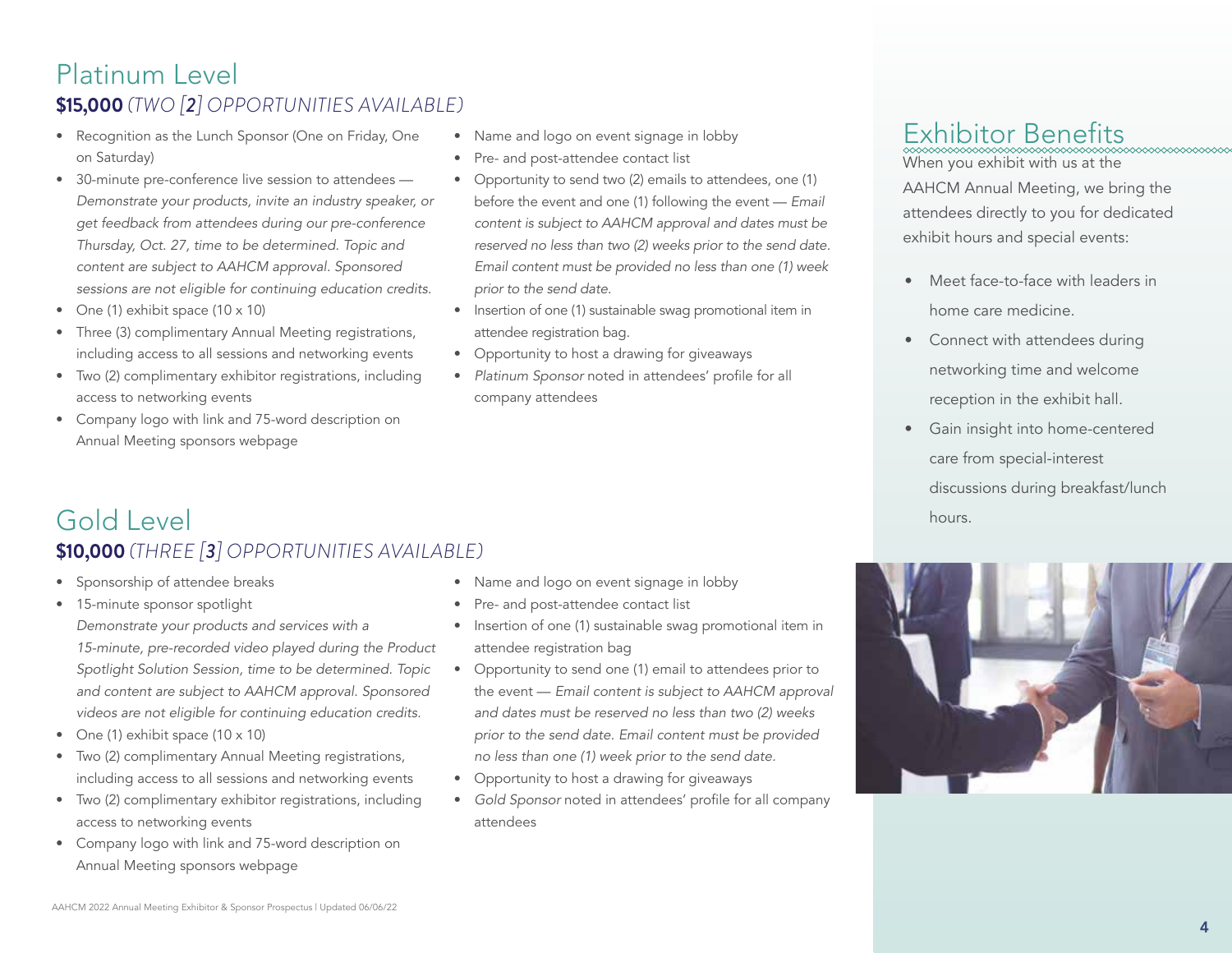# Silver Level \$7,500 *(UNLIMITED)*

- Sponsorship of attendee beverage and snack breaks
- One (1) exhibit space (10 x 10)
- One (1) complimentary Annual Meeting registration, including access to all sessions and networking events
- Two (2) complimentary exhibitor registrations, including access to networking events
- Company logo with link and 50-word description on Annual Meeting sponsors webpage
- Pre- and post-attendee contact list
- Insertion of one (1) sustainable swag promotional item in attendee registration bag
- Opportunity to send one (1) email to attendees following the event — Email content is subject to AAHCM approval and dates must be reserved no less than two (2) weeks prior to the send date. Email content must be provided no less than one (1) week prior to the *send date.*
- Opportunity to host a drawing for giveaways
- *Silver Sponsor* noted in attendees' profile for all company attendees

following the event — Email content is subject to AAHCM approval. Email dates must be reserved no less than two (2) weeks prior to the send date. Email content (text, URLs, and images) must be provided no less than

### DEDICATED EXHIBIT HOURS

(subject to change) All times Eastern Daylight (EDT)

#### Exhibitor Move-In

*Thursday, Oct. 27* 5:00 PM – 9:00 PM

#### Exhibit Hours

#### *Friday, October 28*

7:00 AM – 9:00 AM  $11:30$  AM  $- 3:00$  PM 5:00 PM – 6:30 PM

#### *Saturday, October 29*

7:00 AM – 9:00 AM 10:10 AM – 12:30 PM

#### Exhibit Move-Out

*Saturday, October 29* 1:00 PM – 3:00 PM

#### For sponsor and exhibit space information

Contact: Shada Biabani Phone: 855.576.8482 Email: shada@aahcm.org

# Bronze Level \$3,500 *(UNLIMITED)*

- One (1) exhibit space (10 x 10)
- Two (2) complimentary exhibitor registrations, including access to networking events
- Company logo with link and 50-word description on Annual Meeting sponsors webpage
- Pre- and post-attendee contact list
- Name and logo on event signage in lobby
- Insertion of one (1) sustainable swag promotional item in attendee registration bag
- Opportunity to send one (1) email to attendees

# Exhibitor \$2,500 *(UNLIMITED)*

- One (1) exhibit space (10 x 10)
- Two (2) complimentary exhibitor registrations, including access to networking events
- Company logo with link and 50-word description on Annual Meeting sponsors webpage
- Pre- and post-attendee contact list

one (1) week prior to the send date. • Opportunity to host a drawing for giveaways • *Bronze Sponsor* noted in attendees' profile for all

company attendees

• Opportunity to host a drawing for giveaways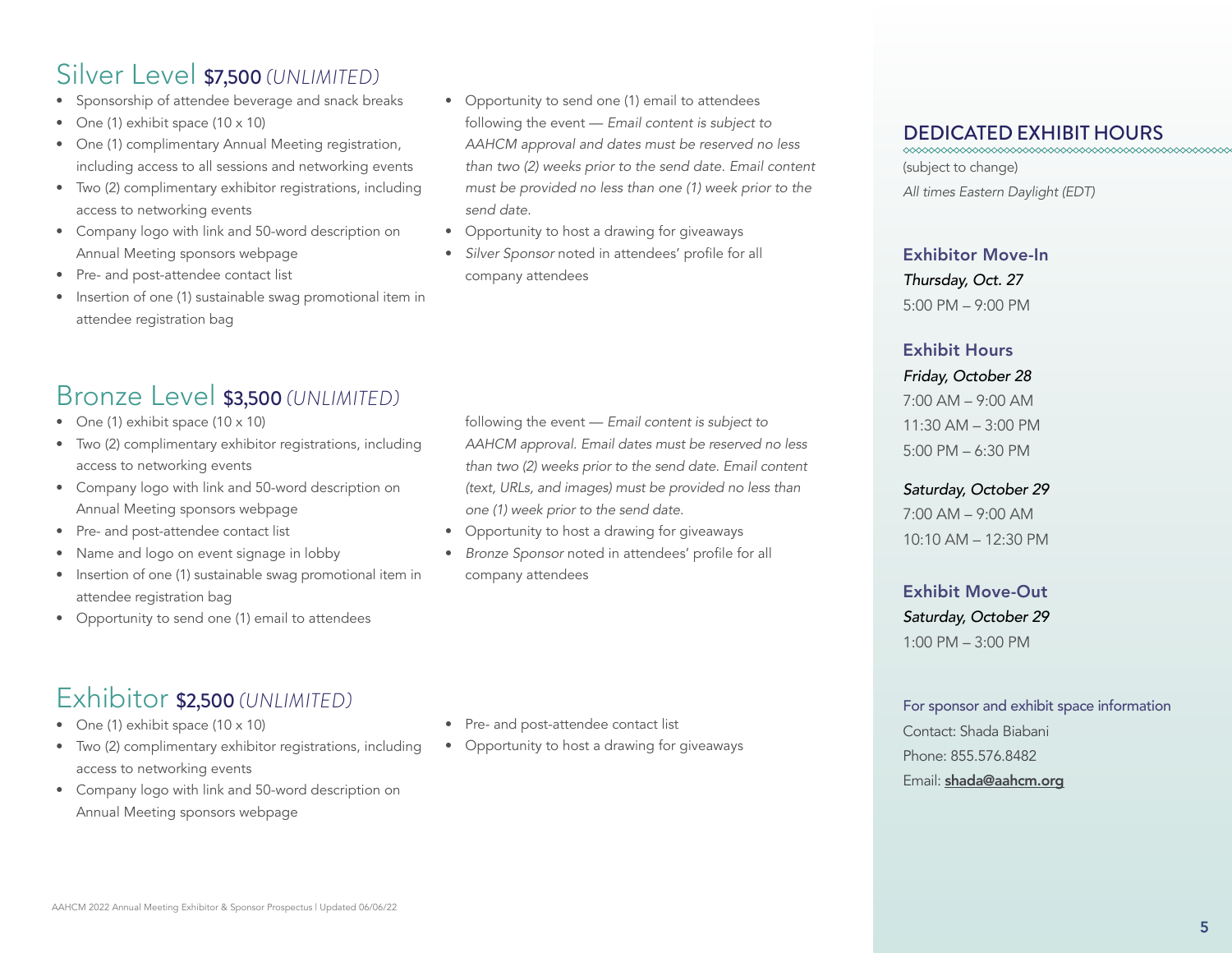Awards & Scholarship Supporters

**\$1,000**

Recognition for support of awards and scholarships in meeting materials.

### OTHER WAYS TO SHOW YOUR SUPPORT

### ANNUAL MEETING TOTE BAG — \$6,000 *(Exclusive)*

Features sponsor logo and AAHCM logo. This sponsorship also qualifies for the Bronze Level benefit package for 2022. Price includes cost of tote bag.

### WATER BOTTLE SPONSORSHIP — \$6,000 *(Exclusive)*

Be the exclusive sponsor of the Annual Meeting Water Bottle. With COVID still looming, water pitchers and glasses will not be offered in sessions. Attendees will be encouraged to use the water stations throughout the conference area to refill their water bottles and stay hydrated. This sponsorship includes the Bronze Level benefits package for 2022.

### HYDRATION STATION — \$3,500 *(2 opportunities)*

Your company name and logo will be prominently displayed on the Hydration Station located in the Exhibit hall or near the meeting rooms. Promote your product or drive traffic to your booth throughout the Annual Meeting.

### PHOTO BOOTH SPONSORSHIP — \$3,500 *(Exclusive)*

Make your brand synonymous with the fun and education of the Annual Meeting. Sponsor the attendee photo booth and your logo will appear in attendee's keepsakes — and their social media feeds.

### INTERESTED IN A CUSTOM PACKAGE OR SUPPORTING AAHCM IN ANOTHER WAY?

We can create a sponsorship package for you! Contact Shada Biabani at shada@aahcm.org